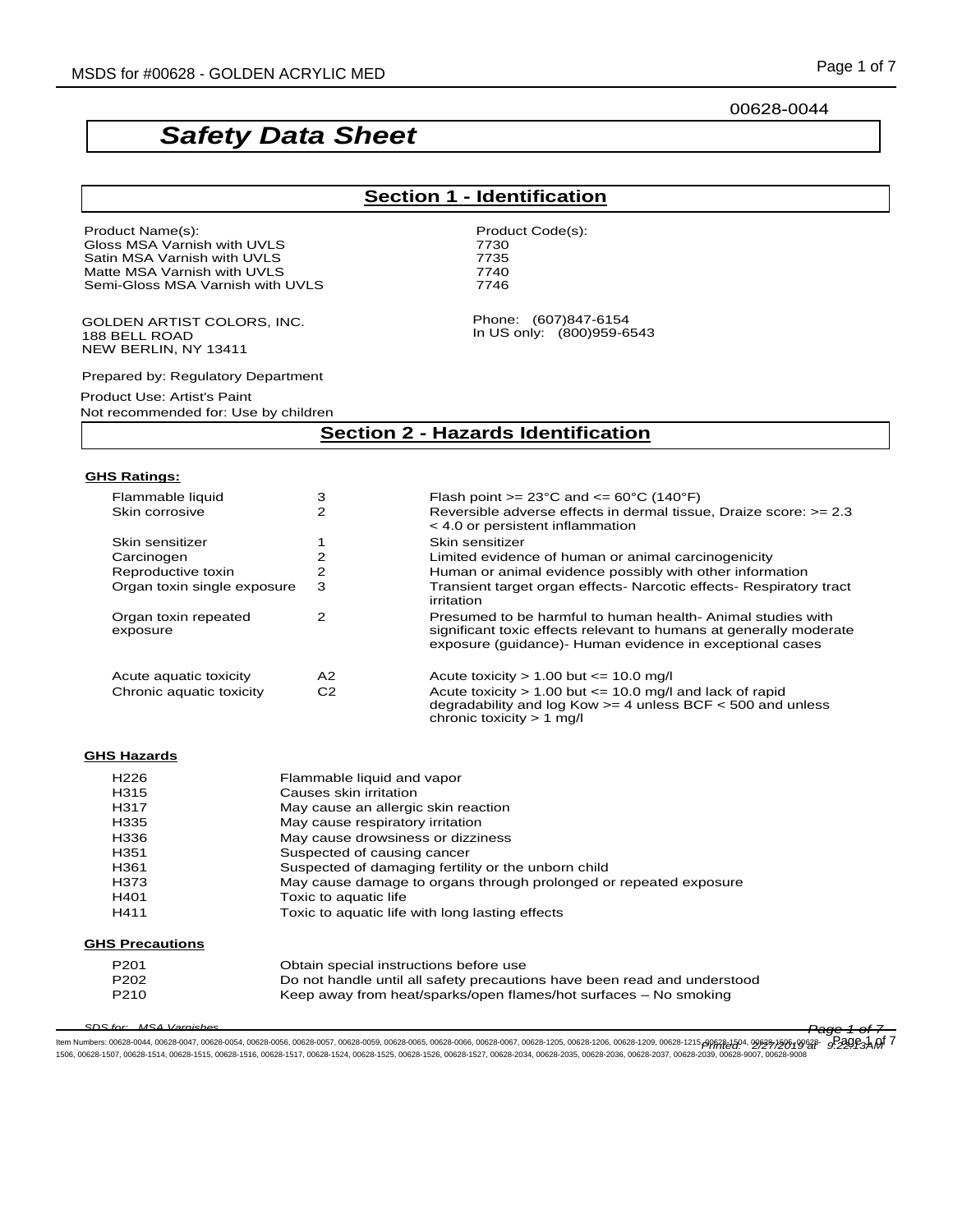| P233             | Keep container tightly closed                                                                                |
|------------------|--------------------------------------------------------------------------------------------------------------|
| P240             | Ground/bond container and receiving equipment                                                                |
| P241             | Use explosion-proof electrical/ventilating/light//equipment                                                  |
| P <sub>242</sub> | Use only non-sparking tools                                                                                  |
| P243             | Take precautionary measures against static discharge                                                         |
| P260             | Do not breathe dust/fume/gas/mist/vapors/spray                                                               |
| P261             | Avoid breathing dust/fume/gas/mist/vapors/spray                                                              |
| P <sub>264</sub> | Wash hands with soap and water thoroughly after handling                                                     |
| P271             | Use only outdoors or in a well-ventilated area                                                               |
| P272             | Contaminated work clothing should not be allowed out of the workplace                                        |
| P273             | Avoid release to the environment                                                                             |
| P280             | Wear protective gloves/protective clothing/eye protection/face protection                                    |
| P281             | Use personal protective equipment as required                                                                |
| P312             | Call a POISON CENTER or doctor/physician if you feel unwell                                                  |
| P314             | Get Medical advice/attention if you feel unwell                                                              |
| P321             | Specific treatment, see Section 4                                                                            |
| P362             | Take off contaminated clothing and wash before reuse                                                         |
| P363             | Wash contaminated clothing before reuse                                                                      |
| P391             | Collect spillage                                                                                             |
| P302+P352        | IF ON SKIN: Wash with soap and water                                                                         |
| P303+P361+P353   | IF ON SKIN (or hair): Remove/Take off immediately all contaminated clothing. Rinse skin<br>with water/shower |
| P304+P340        | IF INHALED: Remove victim to fresh air and keep at rest in a position comfortable for<br>breathing           |
| P308+P313        | IF exposed or concerned: Get medical advice/attention                                                        |
| P332+P313        | If skin irritation occurs: Get medical advice/attention                                                      |
| P333+P313        | If skin irritation or a rash occurs: Get medical advice/attention                                            |
| P370+P378        | In case of fire: Use  for extinction                                                                         |
| P405             | Store locked up                                                                                              |
| P403+P233        | Store in a well ventilated place. Keep container tightly closed                                              |
| P403+P235        | Store in a well ventilated place. Keep cool                                                                  |
| P501             | Dispose of contents/container according to Section 13                                                        |
|                  |                                                                                                              |

## **Signal Word: Warning**



| <b>Section 3 - Hazardous Composition</b>   |                   |                               |  |  |
|--------------------------------------------|-------------------|-------------------------------|--|--|
| <b>Chemical Name</b>                       | <b>CAS number</b> | <b>Weight Concentration %</b> |  |  |
| Mineral Spirits                            | 8052-41-3         | $30.00\% - 50.00\%$           |  |  |
| Solvent Naptha, Petroleum, Heavy Aromatic  | 64742-94-5        | $1.00\% - 5.00\%$             |  |  |
| 1,2,4-Trimethylbenzene                     | $95 - 63 - 6$     | $1.00\% - 5.00\%$             |  |  |
| <b>Nonane</b>                              | 111-84-2          | $1.00\% - 5.00\%$             |  |  |
| <b>Mineral Spirits</b>                     | 64742-88-7        | $0.00\% - 5.00\%$             |  |  |
| Toluene                                    | 108-88-3          | $0.10\% - 1.00\%$             |  |  |
| Bis(1,2,2,6,6-pentamethyl-4-piperidinyl)   | 41556-26-7        | $0.10\% - 1.00\%$             |  |  |
| Naphthalene                                | $91 - 20 - 3$     | $0.10\% - 1.00\%$             |  |  |
| Ethylbenzene                               | $100 - 41 - 4$    | $0.10\% - 1.00\%$             |  |  |
| Methyl1,2,2,6,6-pentamethyl-4-piperidinyl) | 82919-37-7        | $0.10\% - 1.00\%$             |  |  |

# *SDS for: MSA Varnishes Page 2 of 7* ltem Numbers: 00628-0044, 00628-0047, 00628-0054, 00628-0056, 00628-0057, 00628-0056, 00628-0066, 00628-0066, 00628-0067, 00628-1205, 00628-1206, 00628-1209, 00628-1215, 00628-1215, 00628-3145, 00628-1215, 00628-354, 00628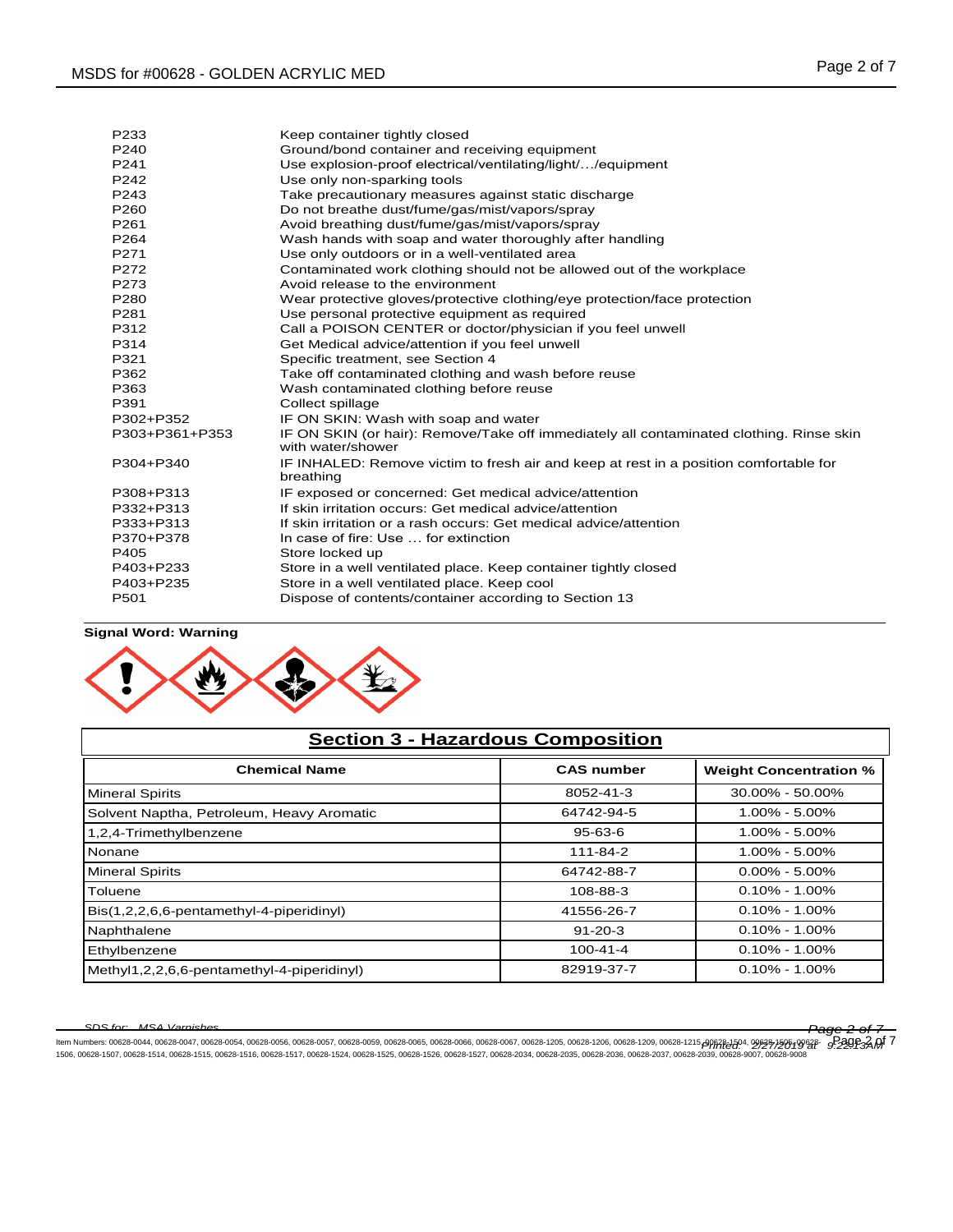**(1) Napthalene - WARNING: This product contains a chemical known to the State of California to cause cancer.** 

**(2) Ethyl Benzene - WARNING: This product contains a chemical known to the State of California to cause cancer.** 

## **Section 4 - First Aid**

**Inhalation:** Remove subject to fresh air. Give artificial respiration if breathing has stopped. Seek medical attention.

**Eye:** Flush with water for 15 minutes. Remove contact lenses, if present and easy to do so. If symptoms develop and persist seek medical attention.

**Skin:** Wash with soap and water. Remove contaminated clothing. Seek medical attention for irritation.

**Ingestion:** If swallowed, dilute by giving 2 or more glasses of water to drink ONLY IF CONSCIOUS! Do not induce vomiting. Seek medical attention IMMEDIATELY.

## **Section 5 - Fire Fighting**

Flash Point: 37 C (99 F) LEL: N/A UEL: N/A

**Extinguishing Media:** Foam, Carbon Dioxide, Dry Chemical, Powder. Do NOT use high pressure Water Spray, as this will spread the fire.

**Unusual Fire and Explosion Hazards:** Vapors can travel to s source of ignition and flash back. Closed containers may rupture via pressure build-up when exposed to fire or extreme heat. During a fire, irritating and highly toxic gases and/ or fumes may generate during combustion or decomposition.

**Hazardous Byproducts:** Combustion will yield oxides of carbon and nitrogen, as well as, monomer fume.

**Fire Fighting Procedures:** Move containers promptly out of fire zone. If removal is impossible, keep containers cool with water spray. Remain upwind and avoid breathing smoke or fumes.

**Special Precautions:** Wear self-contained breathing apparatus and full protective gear.

## **Section 6 - Release**

**Personal precautions, protective equipment and emergency procedures:** Appropriate protective equipment must be worn when handling a spill of this material. See Section - 8 Exposure Control for recommendations. If exposed to material during clean-up operations, see Section 4 - First Aid for actions to follow.

**Environmental precautions:** Keep spills and cleaning runoff out of municipal sewers and open bodies of water.

**Methods and materials for containment and clean-up:** Eliminate all ignition sources. Evacuate personnel to safe areas. Ventilate the area to dissipate vapor. Floor may be slippery; use care to avoid falling. Soak up spills with inert absorbent material. Sweep up and collect in suitable container for disposal. Avoid breathing vapor.

# **Section 7 - Handling**

**Precautions and safe handling:** Use only in well-ventilated areas. Avoid inhalation of vapors/spray and contact with skin and eyes. Wear appropriate personal protective equipment. The mixture is flammable, and heating may generate vapors which may form explosive vapor/air mixtures. Do not smoke or use near other sources of ignition. Read label before use.

**Conditions for safe storage:** Keep away from heat, sparks and open flame. Store in a cool, well-ventilated place. Keep out of the reach of children.

*SDS for: MSA Varnishes Page 3 of 7* ltem Numbers: 00628-0044, 00628-0047, 00628-0054, 00628-0056, 00628-0057, 00628-0056, 00628-0065, 00628-0066, 00628-0067, 00628-1205, 00628-1206, 00628-1209, 00628-1215, 00628-1215, 00628-1215, 00628-1215, 00628-1215, 0062 1506, 00628-1507, 00628-1514, 00628-1515, 00628-1516, 00628-1517, 00628-1524, 00628-1525, 00628-1526, 00628-1527, 00628-2034, 00628-2035, 00628-2036, 00628-2037, 00628-2039, 00628-9007, 00628-9008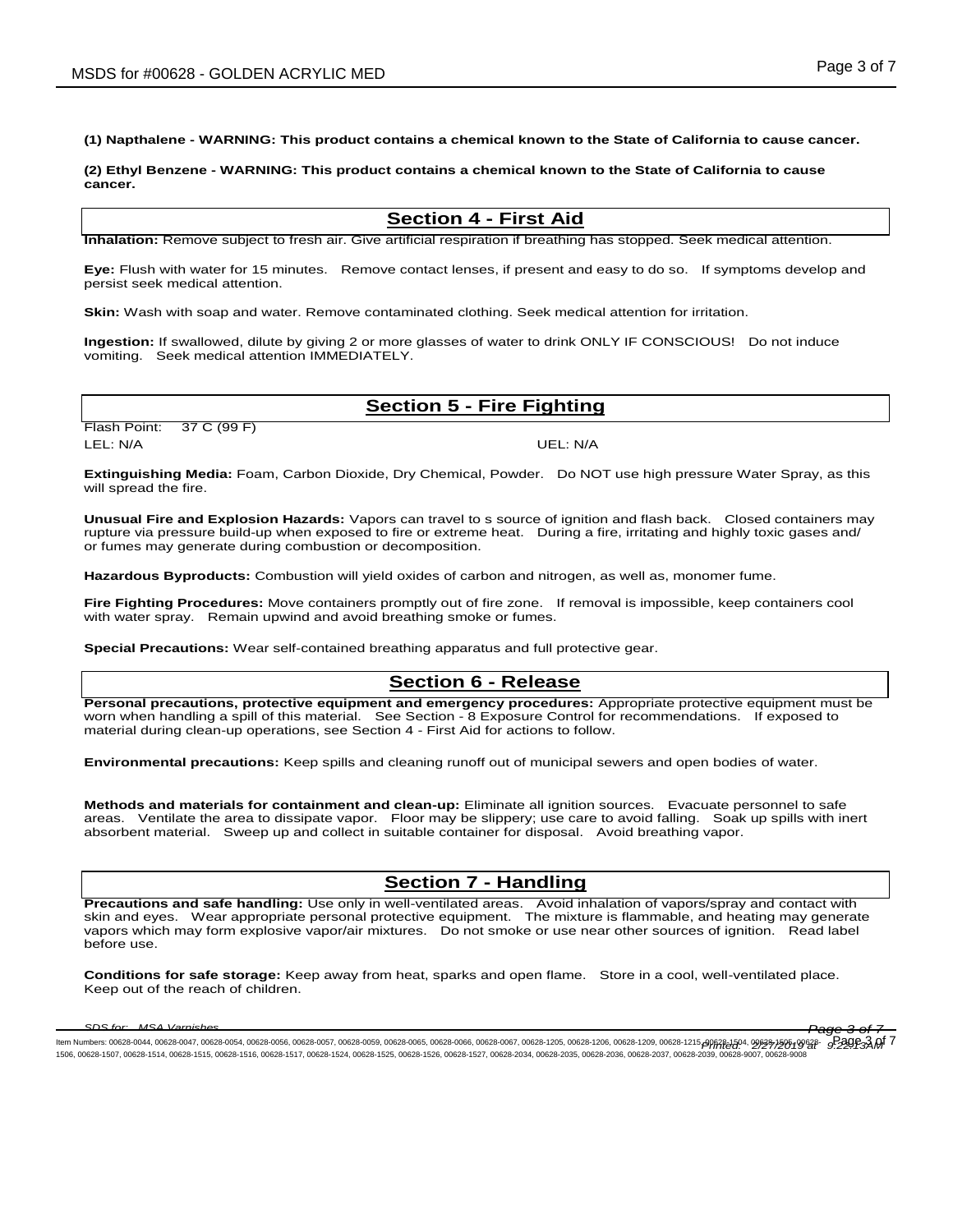| <b>Section 8 - Exposure Control</b>                               |                                                        |                              |                              |  |  |  |
|-------------------------------------------------------------------|--------------------------------------------------------|------------------------------|------------------------------|--|--|--|
| <b>Chemical Name / CAS No.</b>                                    | <b>OSHA Exposure Limits</b>                            | <b>ACGIH Exposure Limits</b> | <b>Other Exposure Limits</b> |  |  |  |
| <b>Mineral Spirits</b><br>8052-41-3                               | PEL TWA 500 PPM<br>TWA 2900 mg/m3<br>REL TWA 350 mg/m3 | TLV 100 PPM                  | Not Established              |  |  |  |
| Solvent Naptha, Petroleum,<br><b>Heavy Aromatic</b><br>64742-94-5 | PEL 500 PPM                                            | Not Established              | Not Established              |  |  |  |
| 1,2,4-Trimethylbenzene<br>95-63-6                                 | Not Established                                        | TWA 25 ppm                   | NIOSH TWA 25ppm/125<br>mg/m3 |  |  |  |
| Nonane<br>111-84-2                                                | <b>TWA 200 PPM</b>                                     | TWA 200 ppm                  | <b>Not Established</b>       |  |  |  |
| <b>Mineral Spirits</b><br>64742-88-7                              | PEL 2900 mg/m3, 500 ppm<br>TWA 525 mg/m3, 100 ppm      | Not Established              | Not Established              |  |  |  |
| Toluene<br>108-88-3                                               | TWA 100PPM/375 mg/m3<br>STEL 150ppm/560 mg/m3          | Not Established              | Not Established              |  |  |  |
| $Bis(1,2,2,6,6-pentamentlyl-4-p)$<br>iperidinyl)<br>41556-26-7    | Not Established                                        | Not Established              | Not Established              |  |  |  |
| Naphthalene<br>$91 - 20 - 3$                                      | TWA 10ppm/50 mg/m3<br>ST 15ppm/ 75 mg/m3               | TWA 10 ppm SKIN              | Not Established              |  |  |  |
| Ethylbenzene<br>$100 - 41 - 4$                                    | TWA 100 ppm/435 mg/m3<br>ST 125 ppm/545 mg/m3          | TWA 20 ppm                   | Not Established              |  |  |  |
| Methyl1,2,2,6,6-pentamethyl-<br>4-piperidinyl)<br>82919-37-7      | Not Established                                        | Not Established              | Not Established              |  |  |  |

**Engineering Controls:** Use explosion proof ventilation equipment. Provide adequate ventilation. Observe Occupational Exposure Limits and minimize the risk of inhalation of possible vapor. Provide easy access to water supply, eye wash or emergency shower.

**General Hygiene Considerations:** Always observe good personal hygiene measures, such as washing after handling the material and before eating, drinking and/or smoking. Routinely wash work clothing and protective equipment to remove contaminants. Private clothes and work clothes should be kept separate.

**Personal Protective Equipment:** Wear approved safety glasses or goggles. Wear solvent-resistant gloves. Be aware that liquid may penetrate the gloves, suitable gloves can be recommended by the glove supplier.

| <b>Section 9 - Properties</b>                                        |                                      |  |  |  |
|----------------------------------------------------------------------|--------------------------------------|--|--|--|
| Properties listed are typical and not to be used as a specification. |                                      |  |  |  |
| Appearance: Liquid                                                   | <b>Odor: Mineral Spirits</b>         |  |  |  |
| Vapor Pressure: Not available                                        | <b>Odor threshold: Not available</b> |  |  |  |
| Vapor Density: Not available                                         | <b>pH:</b> Not applicable            |  |  |  |
| <b>Density: 0.88 - 0.90</b>                                          | <b>Melting point:</b> Not applicable |  |  |  |
| Freezing point: Not available                                        | Solubility: Not soluble              |  |  |  |
| <b>Boiling range: Not available</b><br>Flash point: 37°C, 99°F       |                                      |  |  |  |

*SDS for: MSA Varnishes Page 4 of 7* ltem Numbers: 00628-0044, 00628-0047, 00628-0054, 00628-0056, 00628-0057, 00628-0056, 00628-0065, 00628-0066, 00628-0067, 00628-1205, 00628-1206, 00628-1209, 00628-1215, 00628-1215, 00628-1215, 00628-1215, 00628-1215, 0062 1506, 00628-1507, 00628-1514, 00628-1515, 00628-1516, 00628-1517, 00628-1524, 00628-1525, 00628-1526, 00628-1527, 00628-2034, 00628-2035, 00628-2036, 00628-2037, 00628-2039, 00628-9007, 00628-9008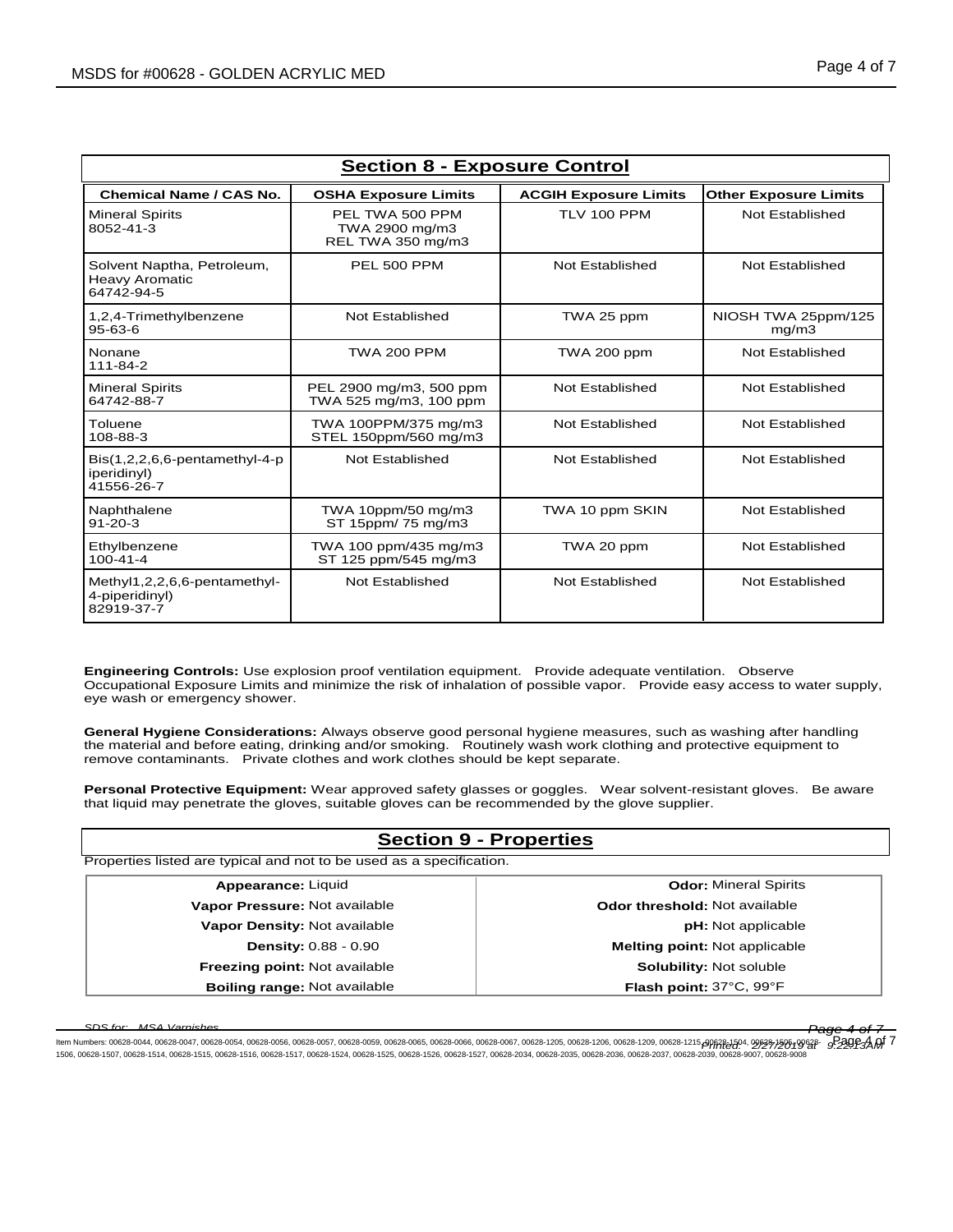**Evaporation rate:** Not available **Flammability:** Not applicable

**Auto ignition temperature:** Not available **Decomposition temperature:** Not available

**MIR** 1.01 – 1.09

**Explosive Limits:** Not available **Partition coefficient** Not available **(n-octanol/water):**

**Viscosity:** 600-4500 cPs **Grams/Liter VOC less water:** 512 - 536

# **Section 10 - Reactivity**

Under normal conditions this mixture is considered to be:

STABLE

Materials that are known to be incompatible with this mixture and should be avoided, if applicable:

Not Applicable

Risk of hazardous decomposition:

Not Applicable

Hazardous polymerization will not occur.

# **Section 11 - Toxicology**

## **Mixture Toxicity**

Oral Toxicity LD50: 601mg/kg Inhalation Toxicity LC50: 15mg/L **Component Toxicity**

#### **Possible routes of entry or exposure:**

| Inhalation | <b>Skin Contact</b> |       | Eve Contact                                         | Ingestion       |                           |
|------------|---------------------|-------|-----------------------------------------------------|-----------------|---------------------------|
|            |                     |       | Possible target organs of exposure to this mixture: |                 |                           |
| Eves       | Kidnevs             | Liver | Lunas                                               | <b>GI</b> Tract | <b>Respiratory System</b> |

## **Effects of Overexposure**

**Carcinogenicity:** This mixture as a whole has not been tested to determine its carcinogenic properties. The components of this mixture that are reported as possible or known carcinogens are as follows:

| <b>CAS Number</b> | Description  | % Weight        | Carcinogen Rating                                                                                                          |
|-------------------|--------------|-----------------|----------------------------------------------------------------------------------------------------------------------------|
| $100 - 41 - 4$    | Ethylbenzene | $0.1\% - 1.0\%$ | Ethylbenzene: Caused cancer in<br>laboratory animal studies. The<br>relevance of these findings to<br>humans is uncertain. |
| $91 - 20 - 3$     | Naphthalene  | $0.1\% - 1.0\%$ | Naphthalene: Caused cancer in<br>laboratory animal studies. The<br>relevance of these findings to<br>humans is uncertain   |

**Acute Toxicity:** May cause central nervous system effects.

# **Section 12 - Ecological Toxicity**

**Ecotoxicity:** This mixture as a whole has not been tested to determine its ecological toxicity. The components of this mixture with documented ecological data are as follows:

## **Component Ecotoxicity**

*SDS for: MSA Varnishes Page 5 of 7* ltem Numbers: 00628-0044, 00628-0047, 00628-0054, 00628-0056, 00628-0057, 00628-0056, 00628-0065, 00628-0066, 00628-0067, 00628-1205, 00628-1206, 00628-1209, 00628-1215, 00628-1215, 00628-1215, 00628-1215, 00628-1215, 0062 1506, 00628-1507, 00628-1514, 00628-1515, 00628-1516, 00628-1517, 00628-1524, 00628-1525, 00628-1526, 00628-1527, 00628-2034, 00628-2035, 00628-2036, 00628-2037, 00628-2039, 00628-9007, 00628-9008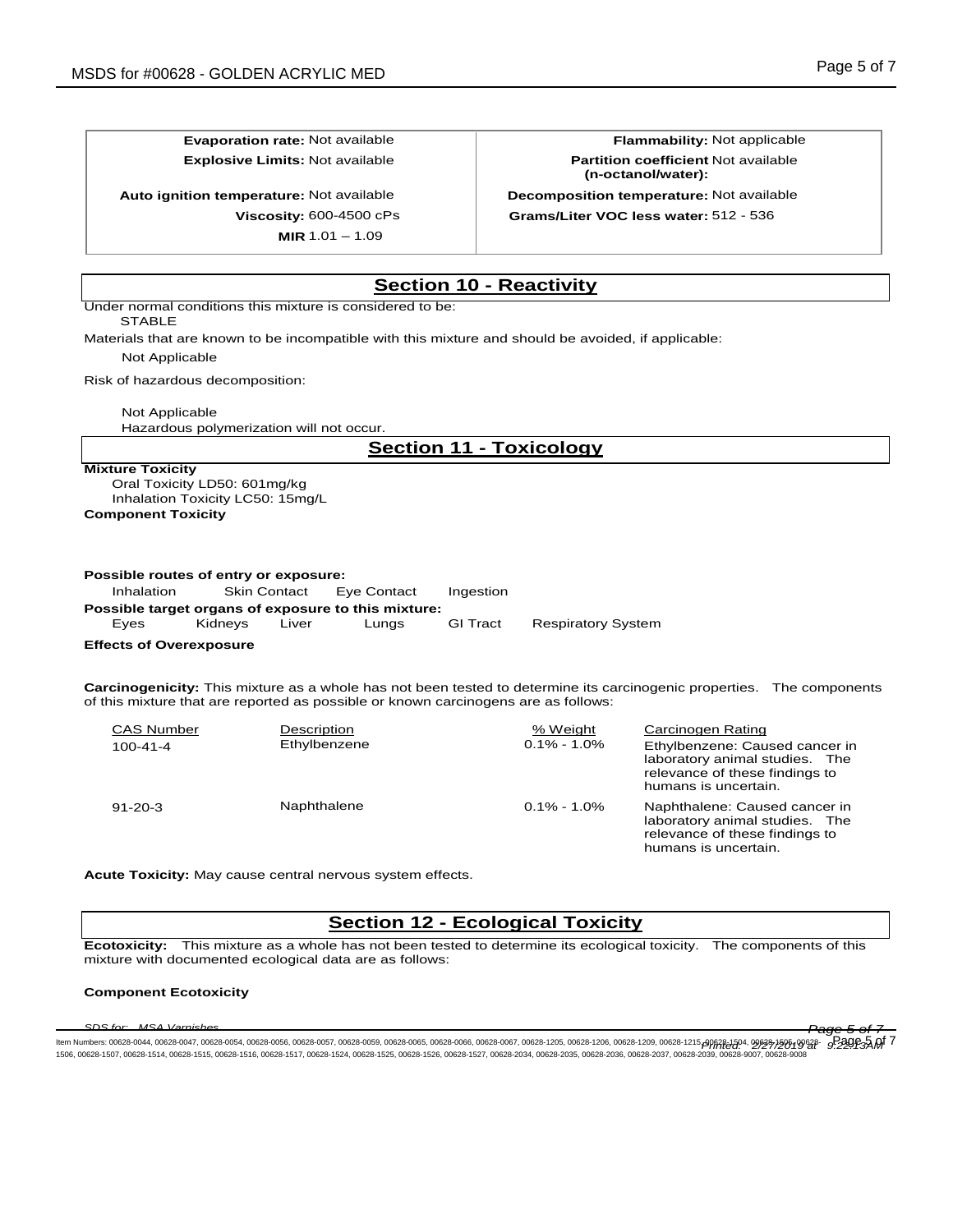| Solvent Naptha, Petroleum, Heavy<br>Aromatic | LC50, RAINBOW TROUT, 96h, 3.6 mg/l<br>EC50, WATER FLEA, 48h, 1.1 mg/l<br>EC50, GREEN ALGAE, 72h 7.2 mg/l                         |
|----------------------------------------------|----------------------------------------------------------------------------------------------------------------------------------|
| 1,2,4-Trimethylbenzene                       | LC50, FATHEAD MINNOW, 96h, 7.72mg/l<br>EC50, WATER FLEA, 48h, 3.6mg/l                                                            |
| Nonane                                       | EC50, WATER FLEA, 48 h, 0.2 mg/l                                                                                                 |
| Toluene                                      | LC50, RAINBOW TROUT, 96h, 7.63mg/l<br>EC50, WATER FLEA, 24h, 8.00 mg/l<br>EC50, GREEN ALGAE, 24h, 10.00 mg/l                     |
| Bis(1,2,2,6,6-pentamethyl-4-piperid<br>inyl) | LC50 Lepomis Macrochirus 1 mg/l 96h<br>EC50 Water Flea 20 mg/l 48h                                                               |
| Naphthalene                                  | LC50, RAINBOW TROUT, 96h, 0.11 mg/l<br>EC50, WATER FLEA, 48h, 1.6 - 24.1 mg/l                                                    |
| Ethylbenzene                                 | LC50, RAINBOW TROUT, 96h, 4.2 mg/l<br>EC50, WATER FLEA, 1d, 2.2 mg/l<br>EC50, GREEN ALGAE, 72h, GROWTH INHIBITION 3.6 - 4.6 mg/l |

## **Section 13 - Disposal**

**Disposal Instructions:** Contract with a disposal operator licensed by the Law on Disposal and Cleaning. Collect and reclaim or dispose in sealed containers at licensed waste disposal site. This material and its container must be disposed of as hazardous waste. Must be incinerated in a suitable incineration plant holding a permit delivered by the competent authorities. Do not discharge into drains, water courses or onto the ground. Dispose of contents/container in accordance with local/regional/national/international regulations.

# **Section 14 - Transport**

| <b>Agency</b><br><b>DOT</b> | <b>Proper Shipping Name</b><br><b>PAINT</b> | <b>UN Number</b><br>1263 | Packing<br>ш | <b>Hazard Class</b><br>3 |  |
|-----------------------------|---------------------------------------------|--------------------------|--------------|--------------------------|--|
| <b>IATA</b>                 | <b>Marine Pollutant</b><br><b>PAINT</b>     | 1263                     | ш            | 3                        |  |
| <b>IMDG</b>                 | Environmental Hazard<br><b>PAINT</b>        | 1263                     | Ш            | 3                        |  |
|                             | Marine Pollutant                            |                          |              |                          |  |
|                             | Soction 15 - Poquistory                     |                          |              |                          |  |

# **Section 15 - Regulatory**

## **State of California Safe Drinking Water and Toxic Enforcement Act of 1986 (Proposition 65):** WARNING! This product contains the following chemicals which are listed by the State of California as carcinogenic or a reproductive toxin:

| 108-88-3<br>$91 - 20 - 3$<br>$100 - 41 - 4$ | Toluene<br>Naphthalene<br>Ethylbenzene | Reproductive Toxin<br>Carcinogen<br>Carcinogen     |                              |
|---------------------------------------------|----------------------------------------|----------------------------------------------------|------------------------------|
| Country                                     |                                        | <b>Regulation</b>                                  | <b>All Components Listed</b> |
| AUSTRALIA                                   |                                        | AICS- Australian Inventory of Chemical Substances  | Yes                          |
| CANADA                                      |                                        | Domestic Substances List (DSL) and Non-Domestic    | Yes                          |
| <b>EUROPE</b>                               |                                        | European Inventory of Existing Commercial Chemical | Yes                          |
| <b>EUROPE</b>                               |                                        | European List of Notified Chemical Substances      | No.                          |
|                                             |                                        |                                                    |                              |

*SDS for: MSA Varnishes Page 6 of 7*

ltem Numbers: 00628-0044, 00628-0047, 00628-0054, 00628-0056, 00628-0057, 00628-0056, 00628-0065, 00628-0066, 00628-0067, 00628-1205, 00628-1206, 00628-1209, 00628-1215, 00628-1215, 00628-1215, 00628-1215, 00628-1215, 0062 1506, 00628-1507, 00628-1514, 00628-1515, 00628-1516, 00628-1517, 00628-1524, 00628-1525, 00628-1526, 00628-1527, 00628-2034, 00628-2035, 00628-2036, 00628-2037, 00628-2039, 00628-9007, 00628-9008